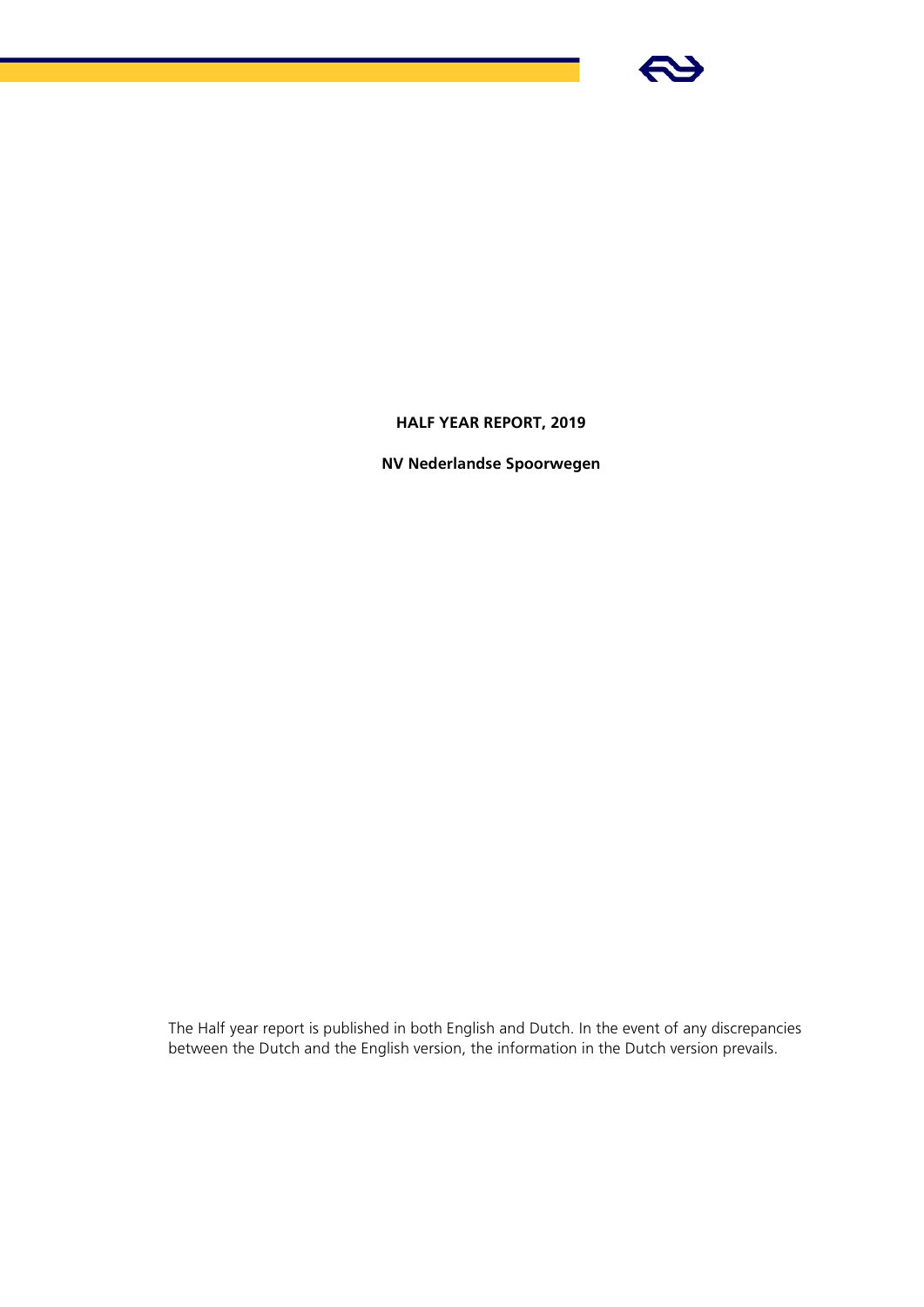

**Date** 15 August 2019 **Page** 2/18

> *NV Nederlandse Spoorwegen Half year report 2019 for the six-month period ended 30 June 2019*

# Condensed consolidated statement of income for the first six months period ending on 30 June 2019 NV Nederlandse Spoorwegen

| (in millions euros)                                                |      | first six months |          |
|--------------------------------------------------------------------|------|------------------|----------|
|                                                                    | Note | 2019**           | 2018*    |
|                                                                    |      |                  |          |
| Revenue                                                            | 6)   | 3,156            | 2,871    |
| Operating expenses                                                 |      | $-3,039$         | $-2,843$ |
| Share in result of equity accounted investees, accounted for using |      |                  |          |
| the equity method                                                  |      | 3                | 6        |
| Result from operating activities                                   |      | 120              | 34       |
| Net finance income                                                 |      | $-25$            | $-7$     |
| Result before income tax                                           |      | 95               | 27       |
| Income tax                                                         | 7)   | $-1$             | -6       |
| Result for the period                                              |      | 94               | 21       |
| Attributable to:                                                   |      |                  |          |
| Equity holder of the Company                                       |      | 90               | 19       |
| Minority interest                                                  |      | 4                | 2        |
| Result for the period                                              |      | 94               | 21       |

\* Adjusted to take account of the change in the policy for the rail pension plans in the United Kingdom, as explained in the accounting policies.

\*\* The Group applied IFRS 16 from 1 January 2019, with application of the modified retrospective approach. The cumulative effect of the introduction of IFRS 16 has therefore been included as a change in the opening balance as at 1 January 2019, without any change to the comparative information, as explained in the general information.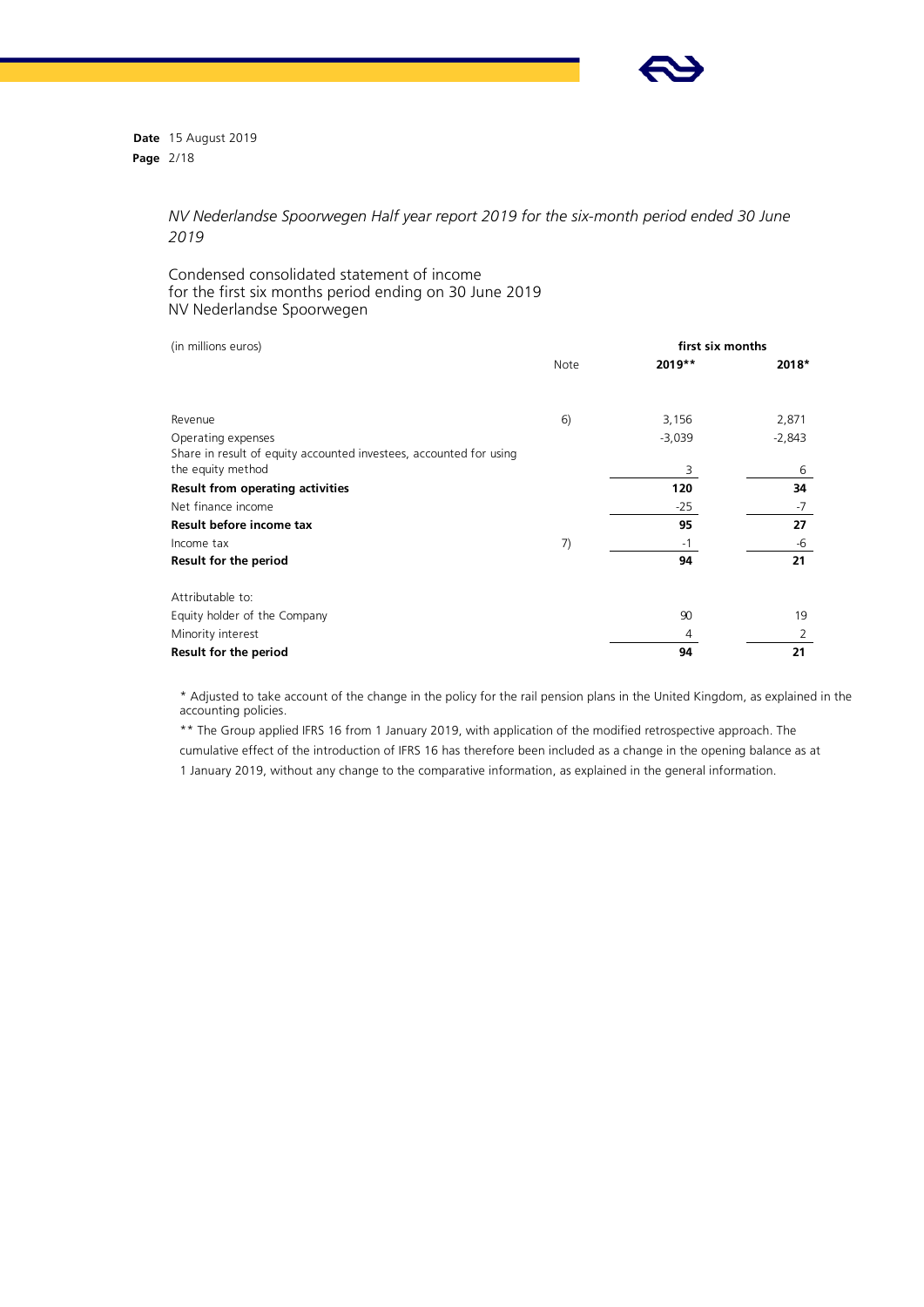

**Date** 15 August 2019 **Page** 3/18

# Condensed consolidated statement of comprehensive income for the six months period ending on 30 June 2019 NV Nederlandse Spoorwegen

| (in millions euros)                                                                 | first six months<br>$2019**$ | 2018* |
|-------------------------------------------------------------------------------------|------------------------------|-------|
| Result for the period                                                               | 94                           | 21    |
| Other comprehensive income that is or ma be classified into the income<br>statement | 7                            | 9     |
| Other comprehensive income not being reclassified into the income statement         | 3                            |       |
| Other comprehensive income recognised directly in equity                            | 10                           | 9     |
| Total comprehensive income                                                          | 104                          | 30    |
| Attributable to:                                                                    |                              |       |
| Equity holder of the Company                                                        | 99                           | 25    |
| Minority interest                                                                   | 5                            | 5     |
| Total comprehensive income                                                          | 104                          | 30    |

\* Adjusted to take account of the change in the policy for the rail pension plans in the United Kingdom, as explained in the accounting policies.

\*\* The Group applied IFRS 16 from 1 January 2019, with application of the modified retrospective approach. The cumulative effect of the introduction of IFRS 16 has therefore been included as a change in the opening balance as at 1 January 2019, without any change to the comparative information, as explained in the general information.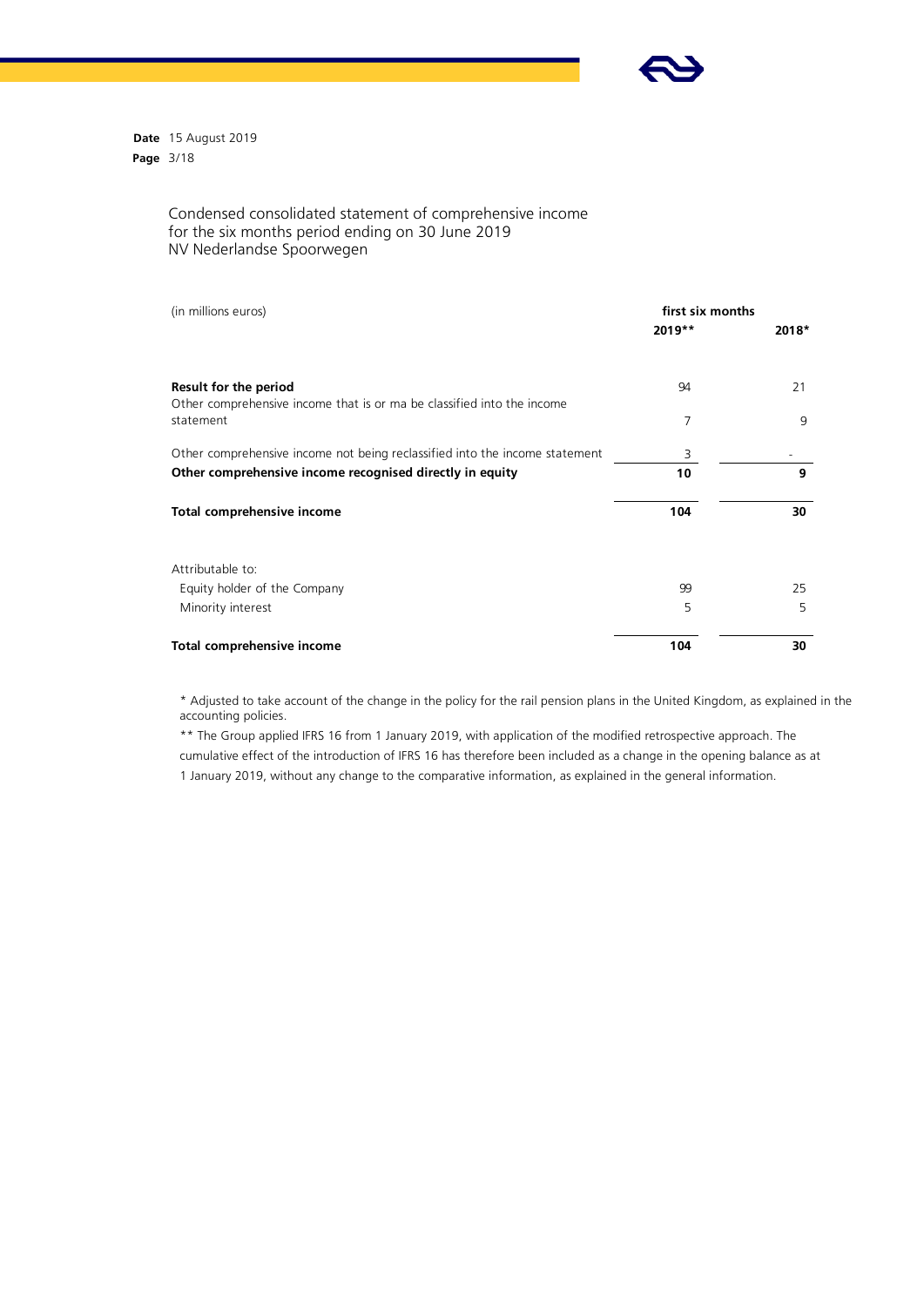

**Date** 15 August 2019 **Page** 4/18

# Condensed consolidated balance sheet\* as at 30 June 2019 NV Nederlandse Spoorwegen

| (in millions euros)                                          | Note | 30 June 2019*  | 31 December 2018 |
|--------------------------------------------------------------|------|----------------|------------------|
| Assets                                                       |      |                |                  |
| Property, plant and equipment                                |      | 4,137          | 3,979            |
| Investment property                                          |      | 137            | 151              |
| Intangible non-current assets                                |      | 438            | 416              |
| Right-of-use assets                                          |      | 1,625          |                  |
| Investments recognised using the equity method               |      | 16             | 17               |
| Other financial assets, including investments                | 1)   | 160            | 159              |
| Deferred tax assets                                          |      | 201            | 196              |
| <b>Total non-current assets</b>                              |      | 6,714          | 4,918            |
| Inventories                                                  |      | 172            | 169              |
| Trade and other receivables                                  |      | 910            | 830              |
| Income tax receivable                                        |      | 20             | 16               |
| Cash and cash equivalents                                    |      | 795            | 906              |
| Assets held for sale                                         |      |                | 191              |
| <b>Total current assets</b>                                  |      | 1,897          | 2,112            |
| <b>Total assets</b>                                          |      | 8,611          | 7,030            |
| <b>Equity and liabilities</b>                                |      |                |                  |
| <b>Total equity</b>                                          | 2)   | 3,659          | 3,627            |
| Deferred credits                                             |      | 253            | 275              |
| Loans and other financial liabilities, including derivatives | 3)   | 694            | 696              |
| Lease liabilities                                            | 3)   | 1,495          | 44               |
| Employee benefits                                            |      | 30             | 30               |
| Provisions                                                   |      | 125            | 119              |
| Accruals                                                     |      | 37             | 42               |
| Deferred tax liabilities                                     |      | 48             | 48               |
| <b>Total non-current liabilities</b>                         |      | 2,682          | 1,254            |
| Loans and other financial liabilities, including derivatives | 3)   | 201            | 96               |
| Lease liabilities                                            | 3)   | 192            | 2                |
| Corporate tax payable                                        |      | $\overline{7}$ | 12               |
| Trade and other payables                                     |      | 1,354          | 1,315            |
| Deferred income                                              |      | 443            | 694              |
| Provisions                                                   |      | 73             | 24               |
| Liabilities held fore sale                                   |      |                | 6                |
| <b>Total current liabilities</b>                             |      | 2,270          | 2,149            |
| <b>Total liabilities</b>                                     |      | 4,952          | 3,403            |
| <b>Total equity and liabilities</b>                          |      | 8,611          | 7,030            |

\* The Group applied IFRS 16 from 1 January 2019, with application of the modified retrospective approach. The cumulative effect of the introduction of IFRS 16 has therefore been included as a change in the opening balance as at 1 January 2019, without any change to the comparative information, as explained in the general information.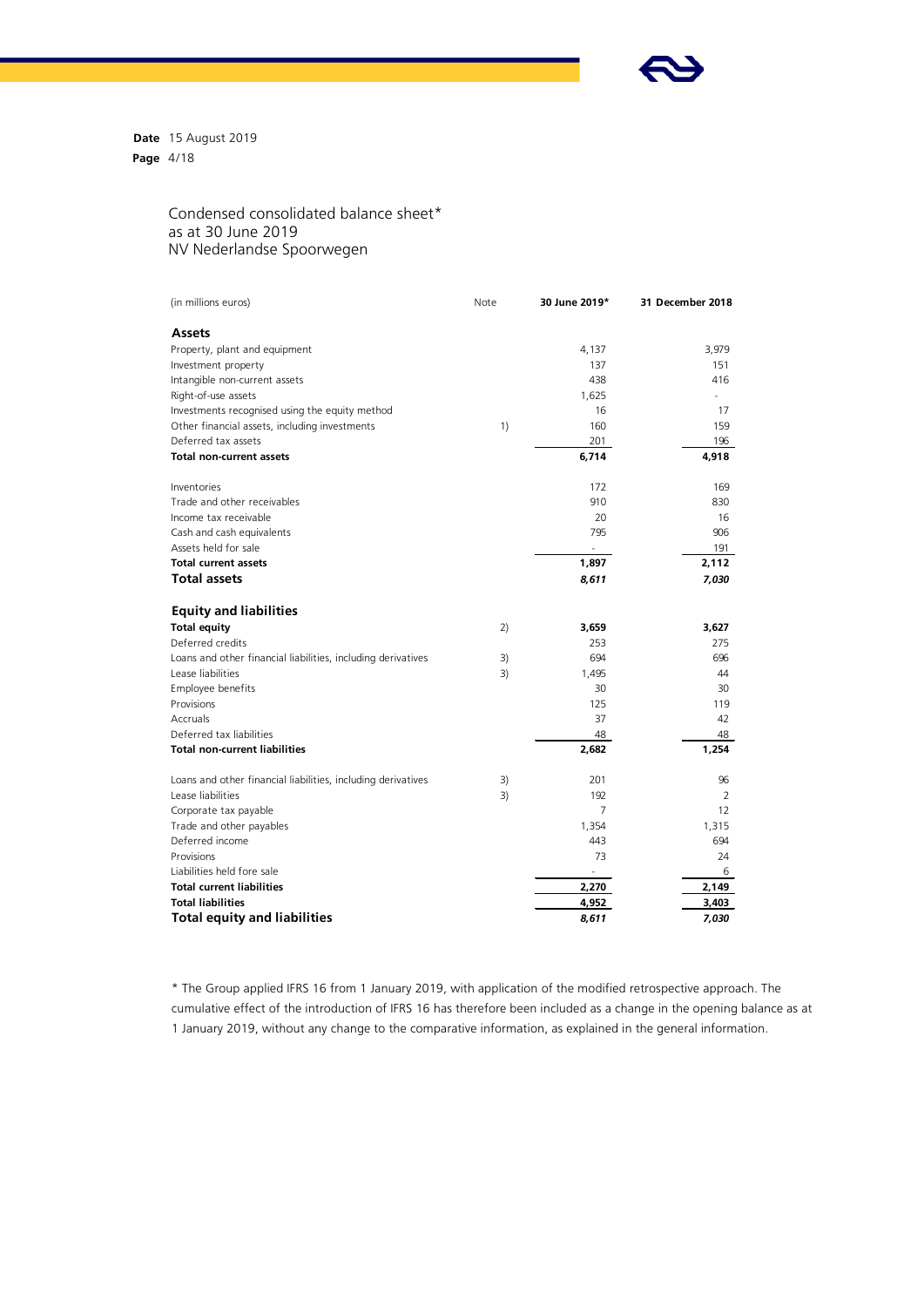

**Date** 15 August 2019 **Page** 5/18

> Condensed consolidated cash-flow statement\* for the six months period ending on 30 June 2019 NV Nederlandse Spoorwegen

| (in millions euros)                                          | first six months |        |  |
|--------------------------------------------------------------|------------------|--------|--|
|                                                              | 2019**           | 2018*  |  |
| Profit for the period                                        | 94               | 21     |  |
| Adjustments for:                                             |                  |        |  |
| Depreciation and amortisation                                | 384              | 176    |  |
| Impairment losses                                            | 0                | 0      |  |
| Other changes                                                | 21               | 5      |  |
|                                                              | 499              | 202    |  |
| Changes in working capital and other positions               | $-208$           | 238    |  |
|                                                              | 291              | 440    |  |
| Finance expenses paid and income tax paid                    | $-34$            | $-26$  |  |
| Net cash flow from operating activities                      | 257              | 414    |  |
| Finance revenues received                                    | 4                | 7      |  |
| Dividend from investments recognised using the equity method | 4                | 15     |  |
| Acquisition of assets (tangible and intangible)              | $-319$           | -349   |  |
| Acquisition of property investments                          | $-1$             | 0      |  |
| Disposal of assets (tangible and intangible)                 | 11               | 194    |  |
| Receipts/payments for other investments                      | 0                | 0      |  |
| Disposal of financial assets, including investments          | 9                | 1      |  |
| Acquisition of financial assets, including investments       | $-20$            | $-11$  |  |
| Net cash from investment activities                          | $-312$           | $-143$ |  |
| Net cash from operating and investments activities           | $-55$            | 271    |  |
| Repayment of loans taken out                                 | $-121$           | $-222$ |  |
| Repayment of lease liabilities                               | $-153$           |        |  |
| Long-term loans and other financial liabilities taken out    | 250              | 300    |  |
| Dividend paid                                                | $-37$            | -8     |  |
| Net cash from financing activities                           | -61              | 70     |  |
| Net increase/decrease in cash and cash equivalents           | $-116$           | 341    |  |
| Cash and cash equivalents as at 1 January                    | 906              | 565    |  |
| Cash and cash equivalents classified as held for sale        | 4                | 0      |  |
| Effect of exchange rate fluctuations on cash held            | 1                | 1      |  |
| Geldmiddelen en kasequivalenten per 30 juni                  | 795              | 907    |  |

\* Adjusted to take account of the change in the policy for the rail pension plans in the United Kingdom, as explained in the accounting policies.

\*\* The Group applied IFRS 16 from 1 January 2019, with application of the modified retrospective approach. The cumulative effect of the introduction of IFRS 16 has therefore been included as a change in the opening balance as at 1 January 2019, without any change to the comparative information, as explained in the general information.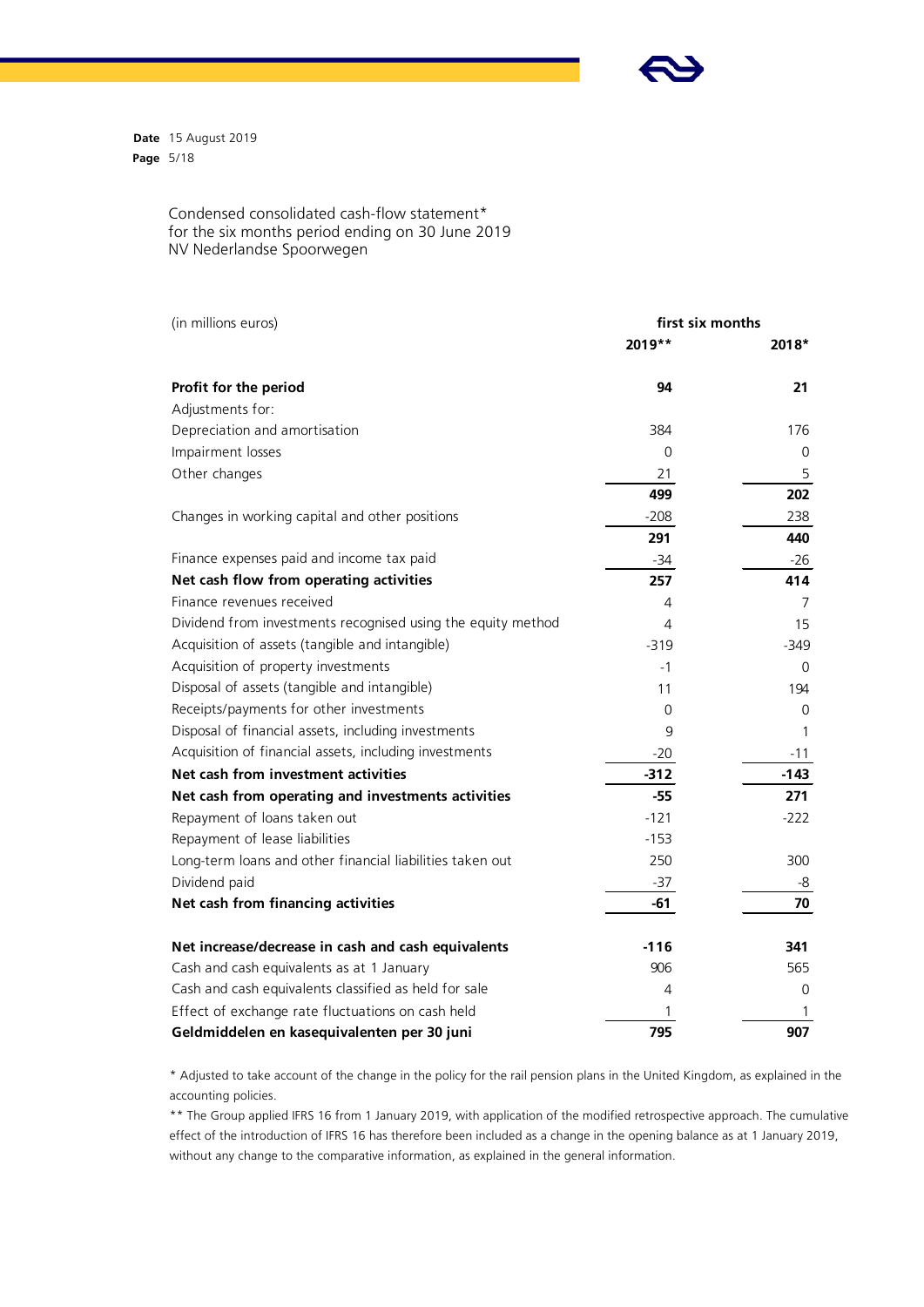

**Date** 15 August 2019 **Page** 6/18

### Condensed consolidated statement of changes in equity in the six months period ending on 30 June 2019 NV Nederlandse Spoorwegen

| (in millions euros)                                     | Subscribed<br>capital | share Miscellaneous<br>reserves | Retained<br>profits | <b>Total</b>         | Minority<br>participating<br>interest | Total<br>Equity |
|---------------------------------------------------------|-----------------------|---------------------------------|---------------------|----------------------|---------------------------------------|-----------------|
| Balance as at 1 January 2018                            | 1,012                 | 42                              | 2,467               | 3,521                | $\mathbf{1}$                          | 3,522           |
| Realised and non-realised profits over the period       |                       |                                 |                     |                      |                                       |                 |
| Result for the period                                   |                       |                                 | 19                  | 19                   | 2                                     | 21              |
| Non-realised profit                                     |                       | 6                               |                     | 6                    | 3                                     | 9               |
| Total recognised profit for the period                  | ÷.                    | 6                               | 19                  | 25                   | 5                                     | 30              |
| Transactions with owners, recognised directly in equity |                       |                                 |                     |                      |                                       |                 |
| Other movements                                         |                       | $-12$                           | 13                  | $\mathbf{1}$         |                                       | $\mathbf{1}$    |
| Dividend paid to shareholders                           |                       |                                 | -8                  | -8                   |                                       | -8              |
|                                                         | $\overline{a}$        | $-12$                           | 5                   | $-7$                 | ÷.                                    | $-7$            |
| Balance as at 30 June 2018                              | 1,012                 | 36                              | 2,491               | 3,539                | 6                                     | 3,545           |
| (in millions euros)                                     | Subscribed            |                                 |                     |                      | <b>Minority</b>                       |                 |
|                                                         |                       | share Miscellaneous             | Retained            |                      | participating                         | Total           |
|                                                         | capital               | reserves                        | profits             | Total                | interest                              | Equity          |
| Balance as at 31 December 2018                          | 1,012                 | 39                              | 2,565               | 3.616                | 11                                    | 3,627           |
| <b>Fffect IFRS 16</b>                                   |                       | $-3$                            | $-31$               | $-34$                | $-1$                                  | $-35$           |
| Balance as at 1 January 2019                            | 1,012                 | 36                              | 2,534               | 3,582                | 10                                    | 3,592           |
| Realised and non-realised profits over the period       |                       |                                 |                     |                      |                                       |                 |
| Result for the period                                   |                       |                                 | 90                  | 90                   | $\overline{4}$                        | 94              |
| Non-realised profit                                     |                       | 9                               |                     | 9                    | 1                                     | 10              |
| Total recognised profit for the period                  |                       | 9                               | 90                  | 99                   | 5                                     | 104             |
| Transactions with owners, recognised directly in equity |                       |                                 |                     |                      |                                       |                 |
| Other movements                                         |                       | 5                               | $-5$                | $\ddot{\phantom{1}}$ |                                       |                 |
| Dividend paid to shareholders                           |                       |                                 | $-37$               | $-37$                |                                       | $-37$           |
|                                                         |                       | 5                               | $-42$               | $-37$                |                                       | $-37$           |
| Balance as at 30 June 2019                              | 1,012                 | 50                              | 2,582               | 3,644                | 15                                    | 3,659           |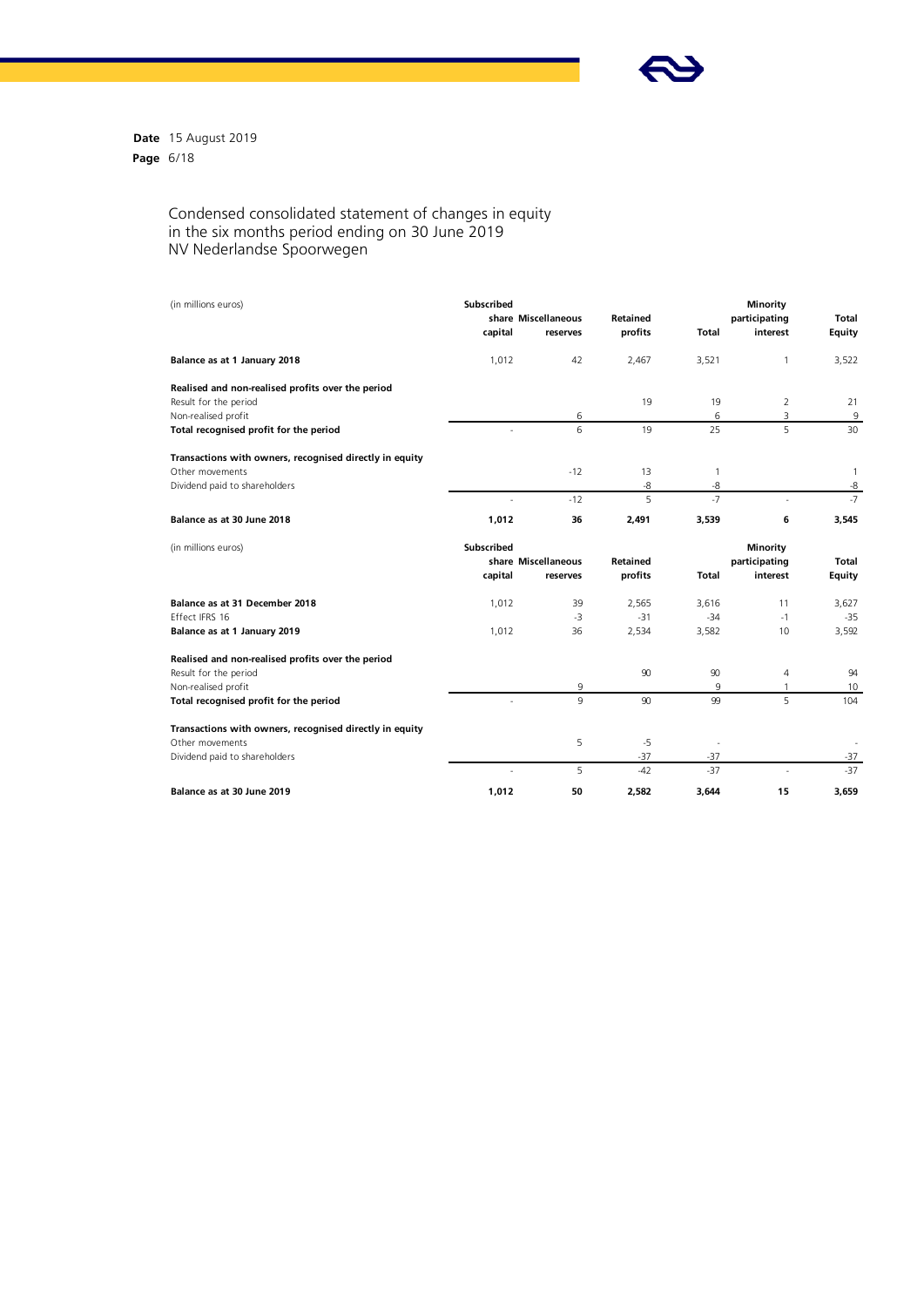

**Date** 15 August 2019 **Page** 7/18

Explanatory notes to the condensed consolidated Half year Report for 2019

# **General information**

### *Reporting entity*

NV Nederlandse Spoorwegen has its registered office in Utrecht in the Netherlands. The company's consolidated six-monthly report for the first half of 2019 covers the company and its subsidiaries (hereinafter referred to as the 'Group') and the Group's share in associates and companies that it controls jointly with third parties. NV Nederlandse Spoorwegen is the holding company of NS Groep, which in turn is the holding company of the operating companies that carry out the Group's various business operations.

The Half year report is published in both English and Dutch. In the event of any discrepancies between the Dutch and the English version, the information in the Dutch version prevails.

### *Statement of compliance*

This condensed consolidated Half year report was prepared in accordance with IAS 34 - *Interim financial reporting.* It does not contain all the information that is required for full financial statements and it should be read in combination with the Group's consolidated financial statements for 2018.

This condensed consolidated Half year report was prepared by the Executive Board and discussed and approved by the Supervisory Board on 15 August 2019. This condensed consolidated Half year report was reviewed by Ernst & Young Accountants LLP, but it was not audited.

# *Significant accounting policies*

The accounting policies for the Group's financial reporting that are applied in this condensed consolidated interim report are the same as were applied in the consolidated financial statements for the 2018 financial year, with the exception of IFRS 16. The application of the revised IFRS standard 16 as of 1 January 2019 has a major impact on the half year figures (income statement and statement of financial position). This is due in particular to the recognition of lease contracts in operations outside the Netherlands, which were recognised off the balance sheet as operating leases up to 1 January 2019. The impact of the transition is shown below. The other new or revised standards that came into effect on 1 January 2019 do not have a significant impact on the Group's consolidated figures.

# *IFRS 16 – Leases*

IFRS 16 introduces an unambiguous on-balance-sheet reporting model for lessees. For the Group as a lessee, this means that the right of use, representing the right to use the underlying assets, is capitalised as an asset, with lease liabilities representing the obligation to make lease payments.

The Group has applied IFRS 16 with effect from 1 January 2019, using the modified retrospective approach. The cumulative effect of the introduction of IFRS 16 has therefore been included as an adjustment to the opening balance as at 1 January 2019, without any change to the comparative information. The Group has elected not to make use of the practical expedient of only applying the standard to contracts that had previously been identified as lease contracts on first application of IAS 17 and IFRIC 4; instead, a comprehensive new assessment was made of all lease contracts.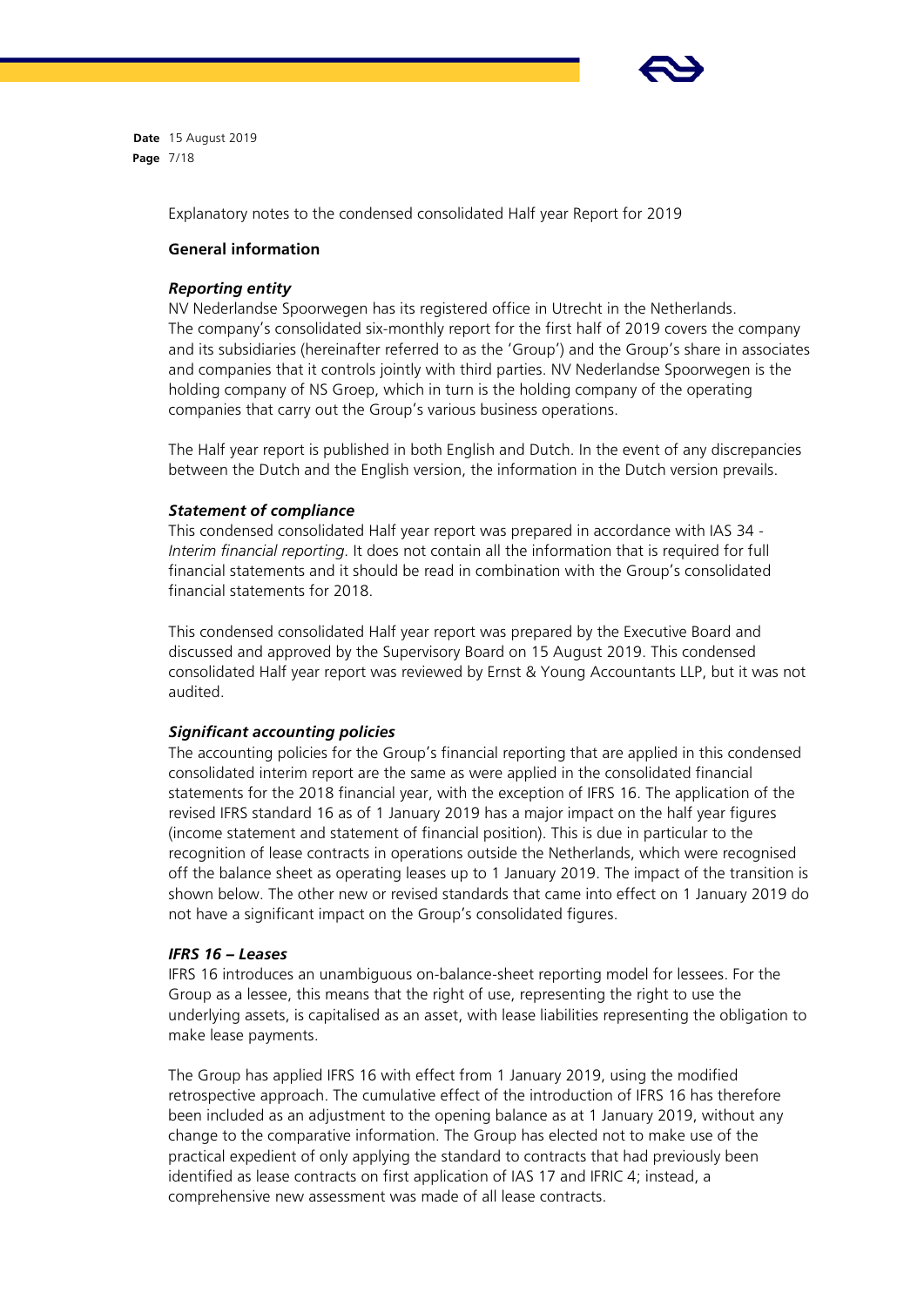

**Date** 15 August 2019 **Page** 8/18

> There are substantial differences, in addition to the effects of discounting to the present value, between the explanatory note on the off-balance-sheet liabilities relating to lease contracts as at 31 December 2018, which was drawn up in accordance with the IAS 17 rules, and the valuation of the right of use as at 1 January 2019 in accordance with IFRS. These differences are due to the following:

- Under IAS 17, liabilities as at 31 December 2018 that relate to concluded lease contracts under which assets will be delivered in future are included in the explanatory note, but under IFRS 16 there is no recognition yet on 1 January 2019 of the right of use of assets and lease liabilities associated with such contracts (approximately €1.5 billion).
- Specific lease contracts in the United Kingdom that are classified as leases under IAS 17 but not under IFRS 16. As of 1 January 2019, these payments are recognised as usage fees in the period to which they relate (approximately  $\epsilon$ 0.6 billion).

The Group elected to make use of the exemption for the recognition of lease contracts with a lease period of 12 months or less from the start date and no purchase option (short-term lease contracts) and lease contracts where the underlying assets are of low value.

The effect of the application of IFRS 16 as of 1 January 2019 is shown below (increase/(reduction)):

(in millions euros)

| -31      |
|----------|
| $-14$    |
| 1,600    |
| -3       |
| 8        |
| $-1,595$ |
| 35       |
|          |

The effect of €35 million on equity is due to lease contracts in Germany and the United Kingdom where the difference between the right of use and the lease liability net of the deferred tax receivables has been recognised in equity.

The impact on the income statement (increases, or reductions if in parentheses) for the first six months of 2019:

| (in millions euros)              | first six<br>months<br>2019 |
|----------------------------------|-----------------------------|
| Depreciation                     | 196                         |
| Rental expenses                  | $-211$                      |
| Result from operating activities | 15                          |
| Interest expenses                | 18                          |
| Income tax                       | $\Omega$                    |
| Result for the period            | -3                          |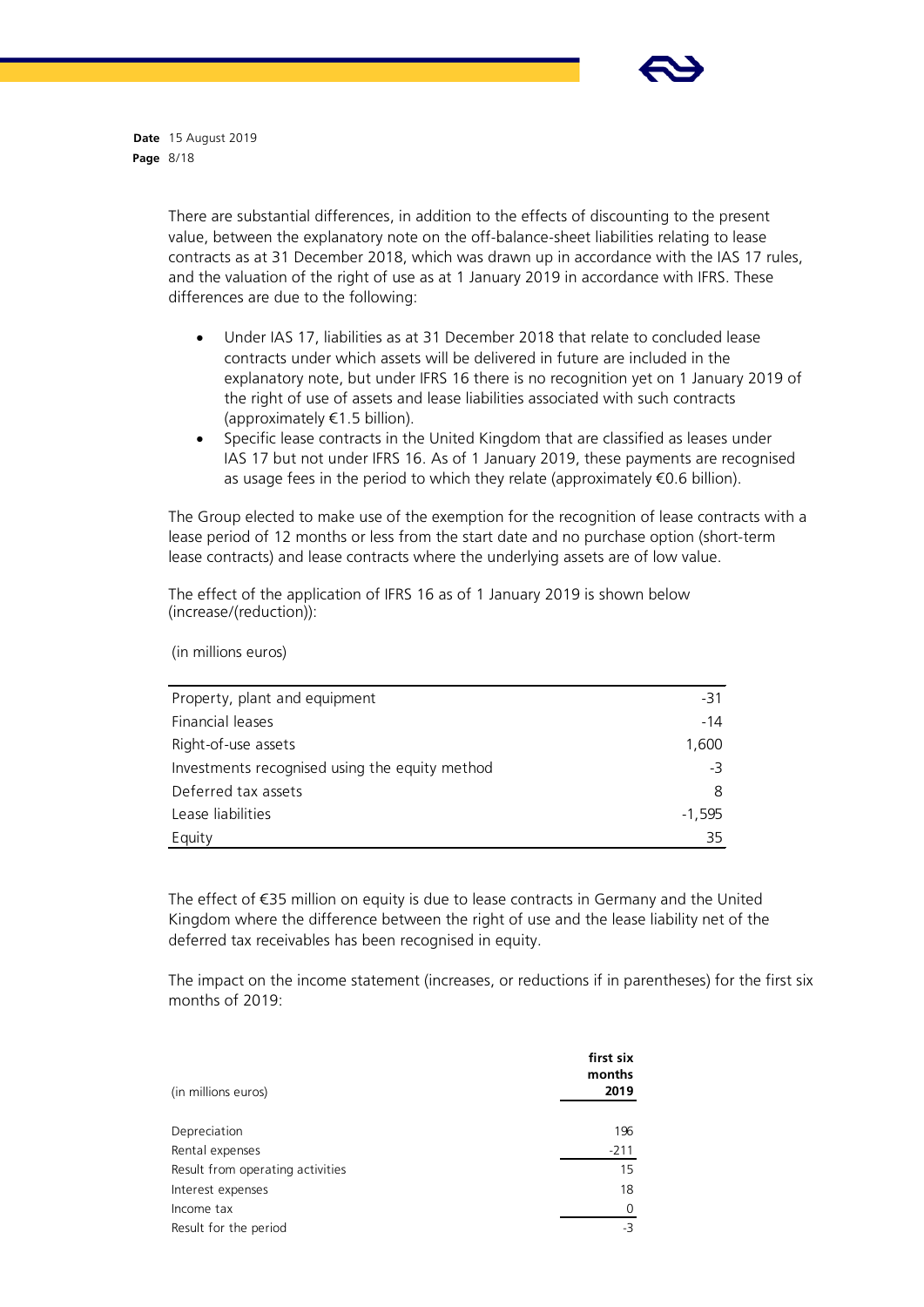

**Date** 15 August 2019 **Page** 9/18

#### *Nature of the effect of applying IFRS 16*

The Group has lease contracts for rolling stock, property and other operating assets. Prior to the application of IFRS 16, the Group had classified each of its lease contracts (as a lessee) on the start date as either a finance lease or an operating lease. A lease contract was classified as a finance lease if the risks and benefits associated with ownership of the leased asset were transferred to the Group to a substantial degree; if that was not the case, the lease was classified as an operating lease. Finance leases were capitalised at the start of the lease contract, using the unobservable fair value of the leased asset, or the present value of the minimum lease payments if lower. Lease payments were divided into interest (recognised as financing costs) and reductions in the lease liability. In the case of operating leases, the leased good was not capitalised and the lease payments were recognised on a straight-line basis over the lease period as rental expenses in the income statement. Any prepaid rent was recognised in 'Prepayments' and deferred rent was recognised in 'Trade and other payables'. When applying IFRS 16, the Group used a single method for the recognition and measurement of all lease contracts, with the exception of short-term contracts and lease contracts for assets of low value. The standard includes specific transitional rules and practical expedients that have been applied by the Group.

#### *Lease contracts that were previously classified as finance leases*

The Group has not changed the initial book value of the recognised assets and liabilities on the date of first application in the case of lease contracts that were previously classified as finance leases (that is to say, the assets and liabilities with a right of use are equal to the assets and liabilities that were recognised under IAS 17). The IFRS 16 rules were applied to these lease contracts with effect from 1 January 2019.

### *Lease contracts that were previously classified as operating leases*

The Group has recognised assets with a right of use and lease liabilities for those lease contracts that were previously classified as operating leases, with the exception of short-term leases, lease contracts for low-value assets and contracts that the comprehensive assessment showed not to be covered by the definition of a lease under IFRS 16.

In the case of the lease contracts in Germany and the United Kingdom, the recognised right of use of the assets is based on the book value as if the standard had always applied, apart from the use of the marginal interest rate on the date of first application. In the case of leases in the Netherlands, the right of use of assets is recognised using an amount equal to the lease liabilities, adjusted for any prepaid and current lease payments that have been recognised previously. Lease liabilities were recognised using the present value of the remaining lease payments, discounted on the basis of the marginal interest rate on the date of first application.

The book value per category of the right of use of the assets is shown below.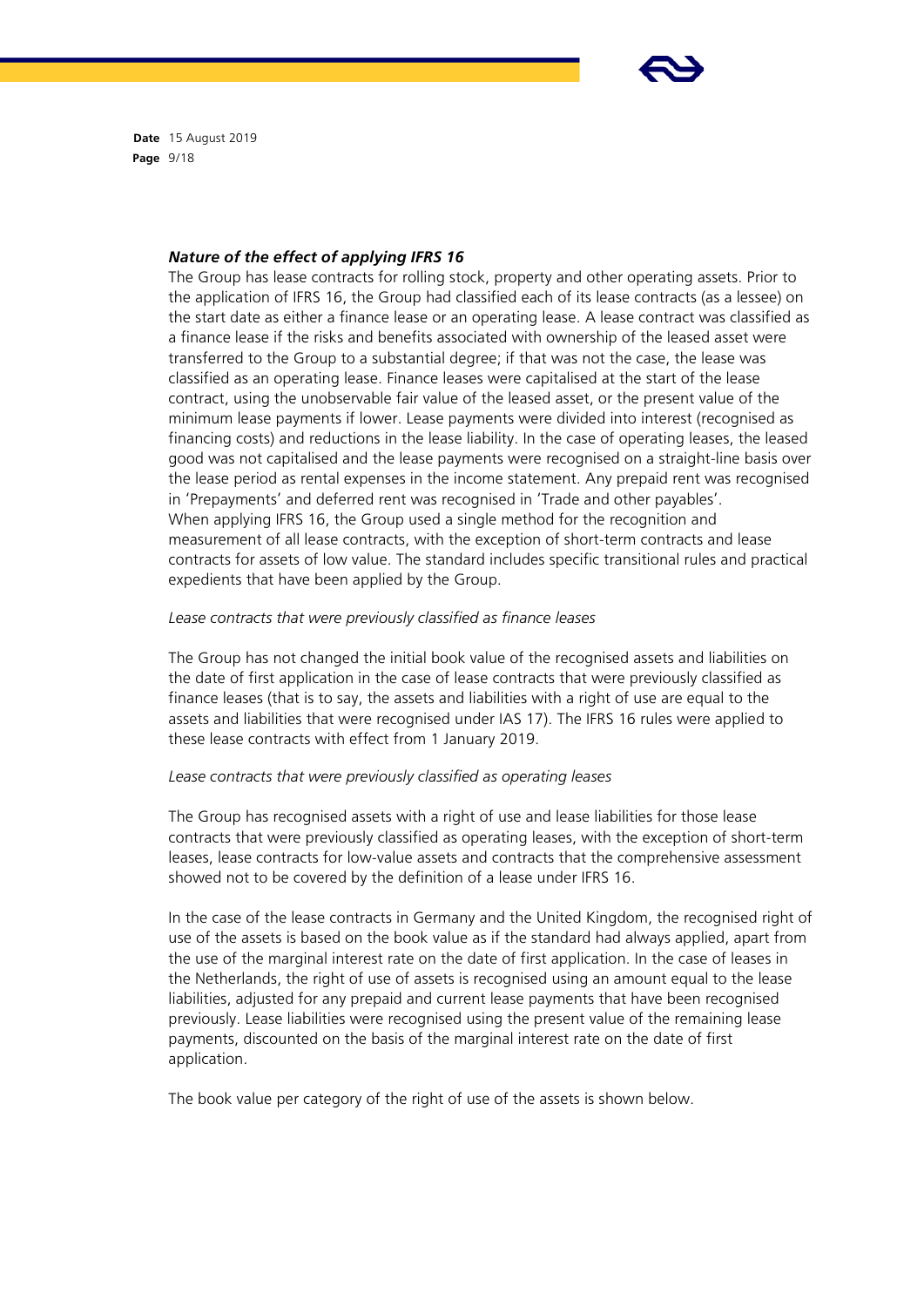

**Date** 15 August 2019 **Page** 10/18

| (in millions euros)       | <b>Rolling</b> | Investment |       |       |
|---------------------------|----------------|------------|-------|-------|
|                           | stock          | property   | Other | Total |
| <b>Netherlands</b>        | 96             | 131        | 4     | 231   |
| United Kingdom            | 702            | 17         | 6     | 725   |
| Germany                   | 623            | 19         |       | 644   |
| Balance at 1 January 2019 | 1.421          | 167        | 12    | 1.600 |
| Balance at 30 June 2019   | 1.443          | 169        | 13    | 1.625 |

# *Marginal interest rate*

When calculating the present value of the lease payments, the Group uses the marginal lending rate on the start date of the lease contract. After the start date, additions are made to the amount in lease liabilities to reflect the increasing interest and deductions are made to account for lease payments made. The book value of the lease liabilities is also reassessed if there has been a change in the lease period, a change in the fixed lease payments or a change in the assessment of the purchase of the underlying asset.

The interest rate is determined on the basis of the marginal interest rate, which is taken from the internal rating model for the country in question, with a discount for asset-specific elements. The interest rate that is used depends on the term of the contract as follows:

Incremental borrowing rate (in percentages)

|                |                | average used |
|----------------|----------------|--------------|
| Netherlands    | $0.0\%$ - 2,0% | $0.3\%$      |
| United Kingdom | 2,3% - 6,4%    | 3.1%         |
| Germany        | $0,1\%$ - 2,7% | $1.6\%$      |

# *Change to accounting policies for defined benefit plans in the United Kingdom in 2018*

In the 2018 financial statements, the Group changed the reporting of defined-benefit pension plans for the rail industry in the United Kingdom. The current franchise agreements stipulate that the franchise holder bears sole responsibility for the agreed contributions during the franchise period. After the franchise ends, all rights and obligations regarding the staff are transferred to the new franchise holder.

The Group has changed the accounting policies for recognising pension costs in the income statement. From now on, the only costs that will be recognised in the income statement are those that are borne by the franchise holder (the Group) during the franchise period. Calculations of these net pension costs therefore allow for the share of the costs that will be borne by employees (40%) and by other parties after the end of the current franchise period. This net calculation does, however, take account of a possible accrual of costs during the franchise period that could occur as a result of the three-yearly review or of adjustments to the annual contributions during the franchise period.

Up to and including the financial year 2017, the IAS 19 service costs were recognised in the income statement, whereby allowance was only made for the portion of the costs that would be borne by employees. That portion of the costs that would be borne by other parties after the termination of the current franchise period was recognised as part of the 'Unrealised actuarial gains and losses'. The revised policy for accounting for the rail pension plan gives a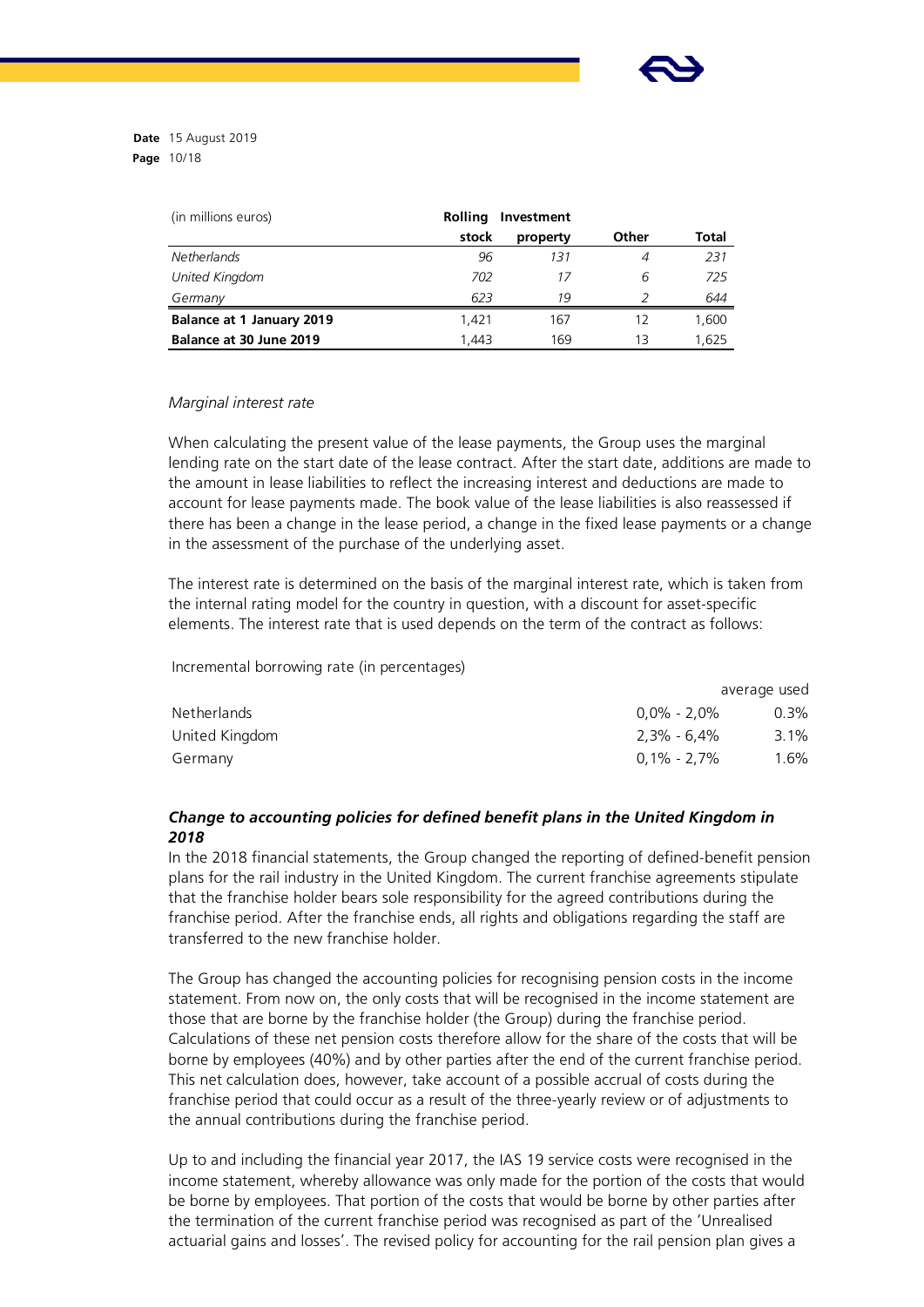

**Date** 15 August 2019 **Page** 11/18

> better understanding of the costs that are actually borne by the Group in the various franchises. Furthermore, this change is in line with similar changes that a number of other franchise holders in the United Kingdom have implemented in recent years.

The same amendment to this accounting policy was implemented in the valuation of the Group's participating interest in the joint venture Merseyrail Ltd. The comparative figures for the first six months of 2018 have been adjusted in line with this change in accounting policies for the purpose of comparison. This change led to an increase of €15 million in the result and reduction of €15 million in the unrealised result recognised directly in equity. There was no effect on equity as at 30 June 2018.

# *Brexit*

The expected impact of Brexit on the franchises in the United Kingdom was discussed in the 2018 financial statements. The developments in the first half of 2019 have not led to any changes in the expected impact.

# *New and revised guidelines for 2020*

The revised standards that come into effect as of 2020 will not have a significant impact on the Group's consolidated figures.

# *Estimates and assessments*

The preparation of the Half year report requires the management to make judgements, estimates and assumptions that affect the application of accounting policies for financial reporting and the reported value of assets and liabilities, and the size of items of income and expenditure. The estimates and corresponding assumptions are based on past experience and various other factors that could be considered plausible under the circumstances. The actual outcomes may deviate from these estimates.

Unless stated otherwise below, the significant judgements formed by the management in the application of the Group's accounting policies for financial reporting and the main sources of estimates used in the preparation of this consolidated Half year report are the same as the judgements and sources used in the preparation of the consolidated financial statements for the financial year 2018, with the exception of the judgements formed with regard to lease accounting under IFRS 16.

# *Financial risk management*

The Group's objectives and policy with regard to financial risk management are the same as the objectives and policy set out in the consolidated financial statements for 2018.

# *Acquisition and sale of equity interests*

The following transaction for the sale of equity interests took place in the first half of 2019.

# *DISA*

On 2 October 2018, the Group took the decision to dispose of the company DISA Assets Ltd (a subsidiary of NSFSH). From that date on, the assets and liabilities were reclassified as held for sale and depreciation of the assets ceased. The Group disposed of its 100% stake in the company DISA Assets Ltd on 10 April. The main consideration in deciding how to account for the disposal was the substance of the transaction (sale and leaseback) rather than the legal form. Consequently, a large part of the book profit will be recognised over the term of the lease contract.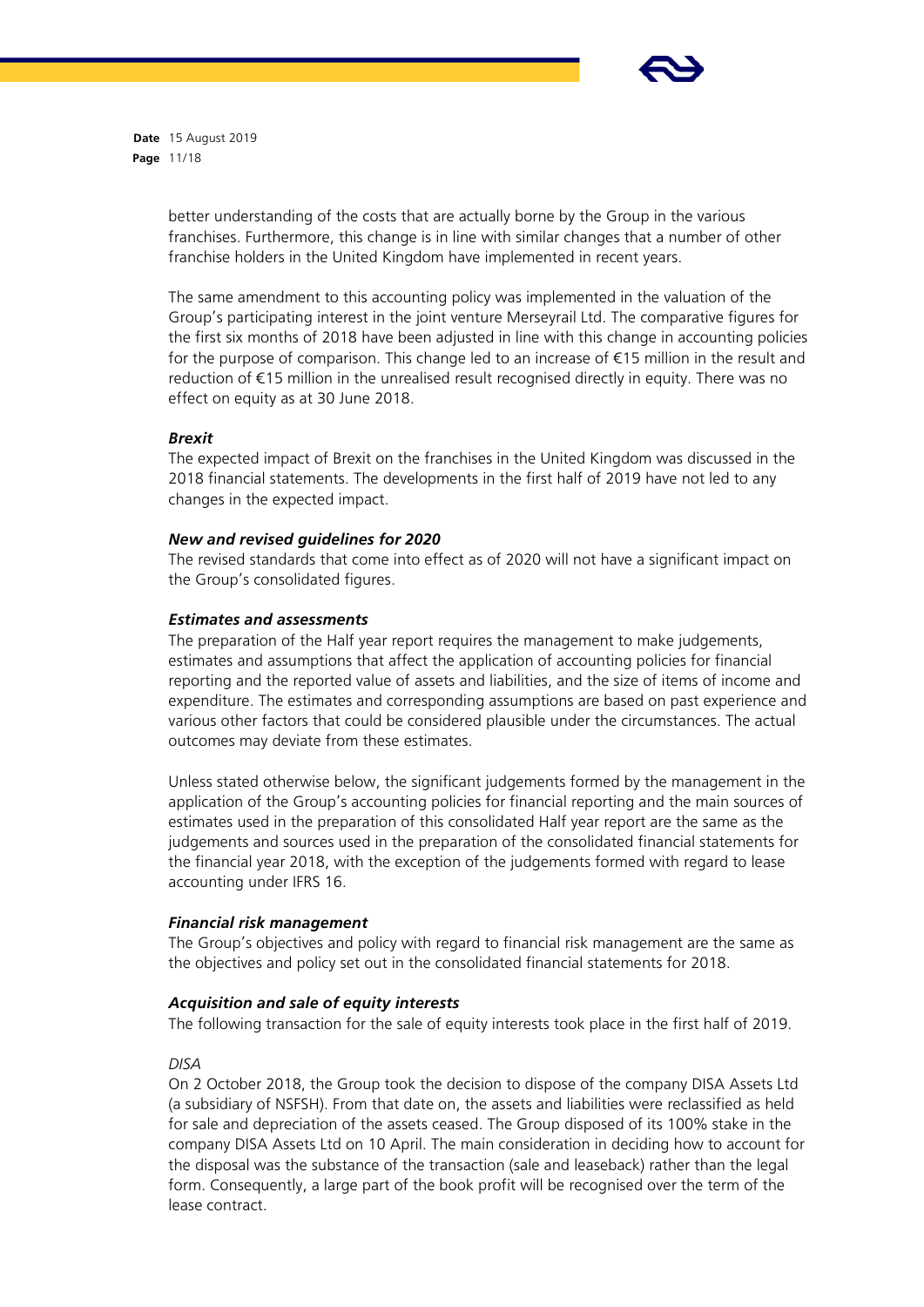

**Date** 15 August 2019 **Page** 12/18

> That part of the sale profit on this transaction (the difference between the sale proceeds of €17 million and the net asset value) that does not relate to the value of the acquired right of use was recognised as a profit in the first half of 2019. This part amounted to €2 million.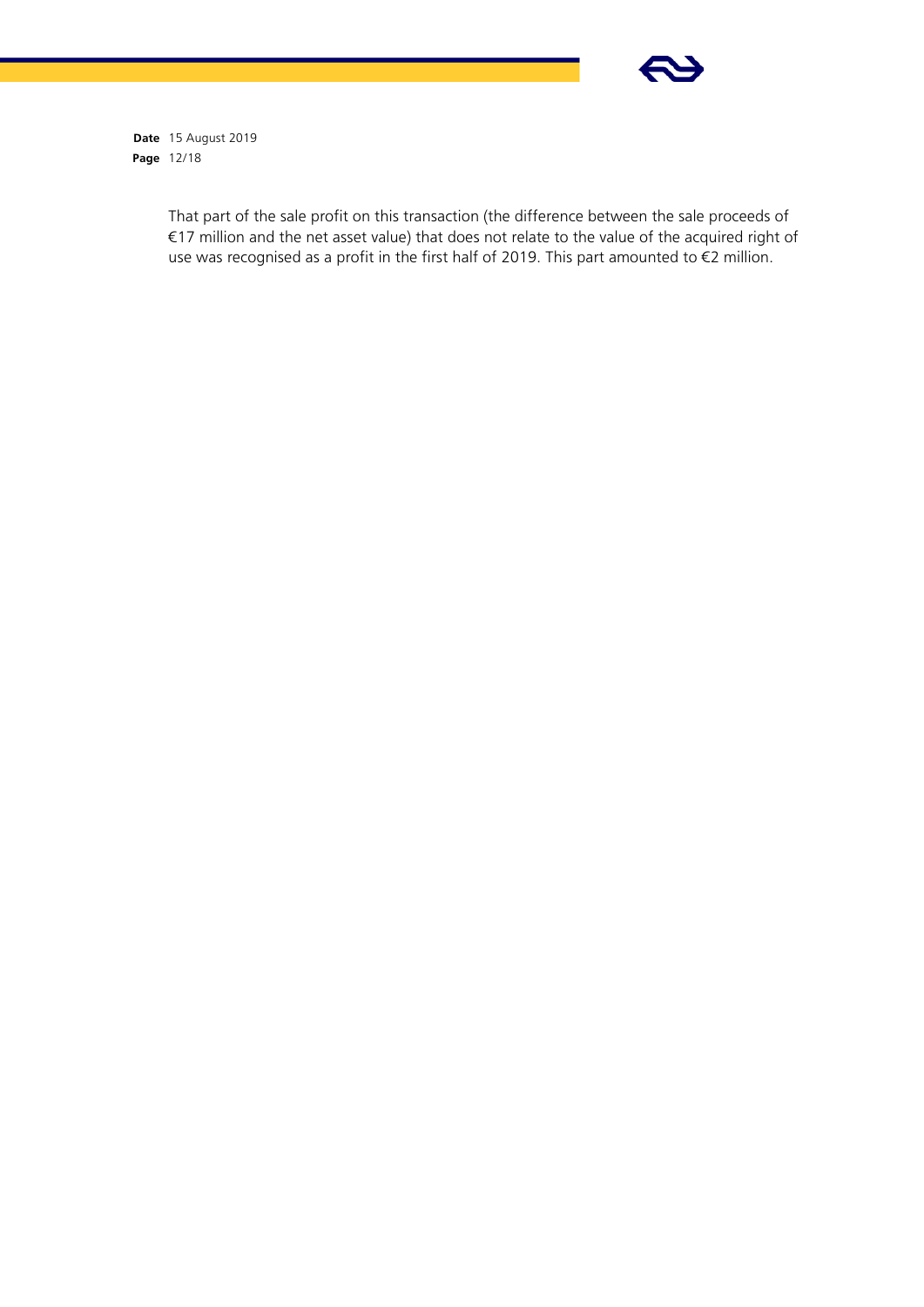

**Date** 15 August 2019 **Page** 13/18

# **Notes to the consolidated balance sheet**

#### *1) Other financial non-current assets, including investments*

The 'Other financial non-current assets, including investments' can be specified as follows:

| (in millions euros)                                 | 30 June 2019 | 31 December 2018 |
|-----------------------------------------------------|--------------|------------------|
| Other financial assets included in the fixed assets |              |                  |
| Interest in shares                                  | 84           | 81               |
| Interest in bonds                                   | 33           | 28               |
| Loans and receivables                               | 6            | 6                |
| Financial leases                                    | 31           | 41               |
| Comodity derivatives                                | 5            |                  |
| Other financial fixed assets                        |              |                  |
| <b>Total</b>                                        | 160          | 159              |

There are no material differnces between the carrying amounts and fair values of the financial assets and liabilities recognised in the statement of financial position.The interests in equity securities, bonds and commodity derivatives are measured at fair value.

# *2) Equity and dividends*

The financial statements for 2018 and the profit appropriation were adopted in the shareholders' meeting of 18 March 2019. In accordance with the proposal, a sum of €69 million from the profit over the reporting period of €106 million was added to the reserves and a sum of €37 million was paid out as a dividend.

# *3) Loans and other financial liabilities, including derivatives*

The total amount in loans and other financial liabilities can be specified as follows:

| (in millions euros)                    | 30 June 2019 | 31 December 2018 |
|----------------------------------------|--------------|------------------|
| <b>Non-current liabilities</b>         |              |                  |
| Private loans                          | 651          | 652              |
| Other financial obligations            | 42           | 42               |
| Comodity derivatives                   |              | 2                |
| <b>Total</b>                           | 694          | 696              |
| <b>Short-term liabilities</b>          |              |                  |
| Private loans                          | 183          | 72               |
| Current account financial institutions | 17           | 22               |
| Comodity derivatives                   |              | 2                |
| <b>Total</b>                           | 201          | 96               |
| <b>Total liabilities</b>               | 895          | 792              |

When determining the value of commodity derivatives used for hedging, the Group uses valuation methods in which all the necessary significant data is derived from published market data.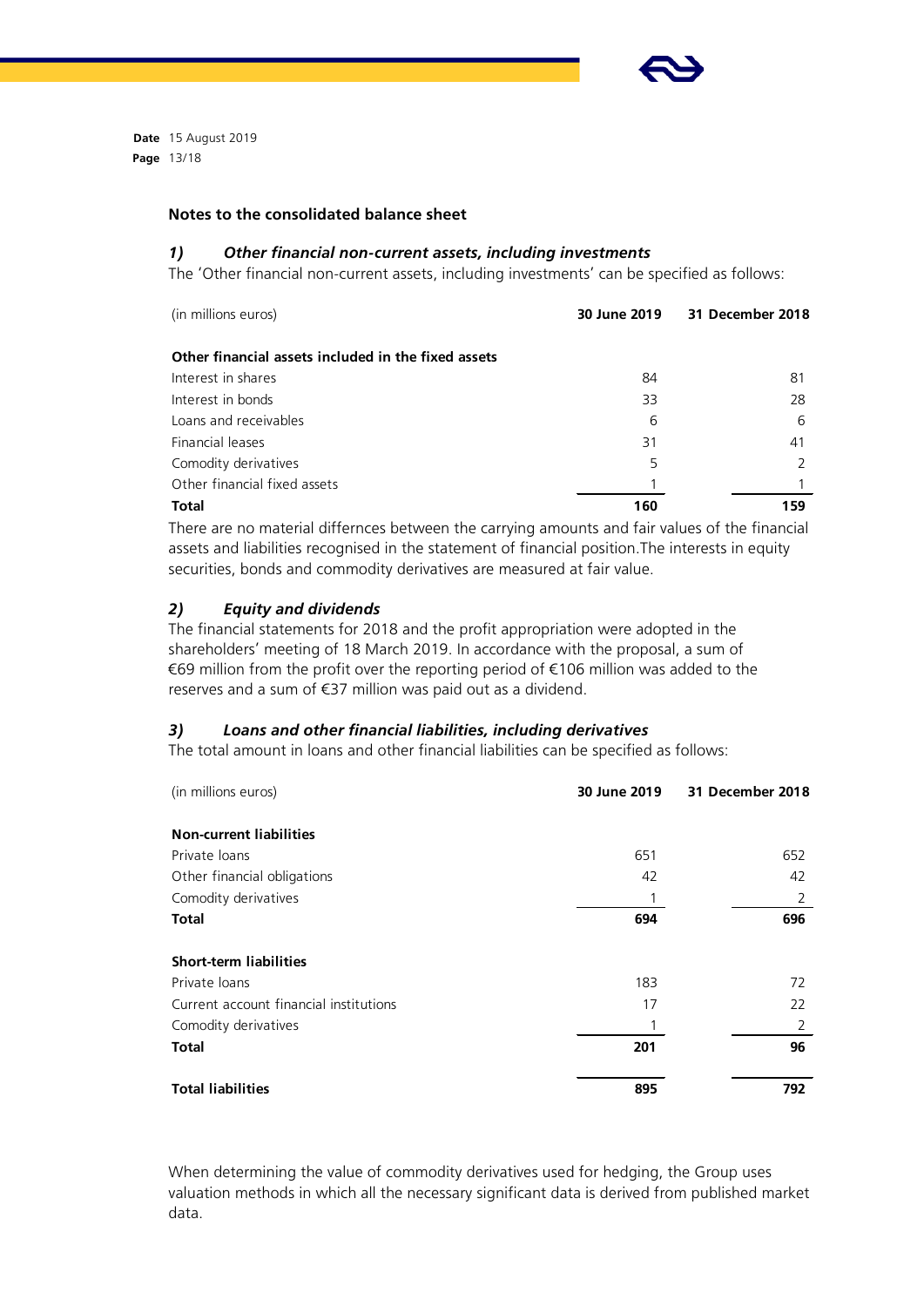

**Date** 15 August 2019 **Page** 14/18

### *Lease liabilities*

The lease liabilities (long-term liabilities of €44 million and short-term liabilities of €2 million) that were recognised as at 31 December 2018 refer to finance lease liabilities under IAS 17.

# *4) Settlement of claims and legal proceedings*

# *Individual redress for the Second World War*

NS operated trains during the Second World War for the occupying forces. Various conversations with Mr Salo Muller, a Holocaust survivor, have shown that both Mr Muller and others have a wish that NS should not only commemorate the victims of the transportations and their immediate family collectively but also recognise their individual suffering. There is a clear demand for individual compensation. NS does not believe that anyone benefits from lengthy legal proceedings. NS has expressed its willingness to provide individual financial compensation on moral grounds for those most directly affected by its actions. A joint decision was therefore made to renounce legal proceedings concerning liability and to set up a committee to implement the compensation scheme. This committee started work in January 2019 under the chairmanship of Mr Job Cohen, with the instructions to handle individual compensation on moral grounds to an as yet undefined group of survivors and their immediate family.

On 26 June 2019, the Committee on Individual Compensation for Victims of WWII Transport by NS presented its recommendations. NS plans to implement these recommendations and has formed a provision of €42.5 million as at 30 June 2019 for the expected payments and administration costs. There is an inherent element of uncertainty in this estimate given the nature of the scheme, with uncertainty about both the numbers of survivors and immediate family and the proportion of applications.

#### *Chromium 6*

On Thursday, 31 January 2019, the National Institute for Public Health and the Environment (RIVM) presented the results of the chromium VI investigation for the reintegration project tROM in Tilburg. In the Tilburg tROM project, people on unemployment benefit worked between 2004 and 2011 on trains belonging to NS and the Dutch Railway Museum at the then NedTrain workshop in Tilburg. RIVM carried out an investigation, with which NS cooperated. An independent committee drew conclusions and formulated recommendations based on the investigation results. The committee drew some strong conclusions, including about the role of NS in the Tilburg project. According to the committee, the municipality of Tilburg, NS and the Dutch Railway Museum all individually cut corners. At the start of February 2019, the parties announced that they would be jointly making arrangements, each taking their share of the responsibility, with the aim of providing clarity to the people affected as soon as possible.

NS has made provisions for its share in the expected costs of €5 million as at 31 December 2018.

Furthermore, the police are currently carrying out a criminal investigation on the instructions of the Public Prosecution Service, whereby NedTrain is one of the suspects. It is not clear at present what the outcome is likely to be of this investigation.

#### *Authority for Consumers and Markets (ACM)*

In its judgement of 6 March 2015, the ACM concluded that NS had infringed Sections 67 and 71 of the Railways Act by not making a reasonable offer for a number of facilities in the Limburg tendering process.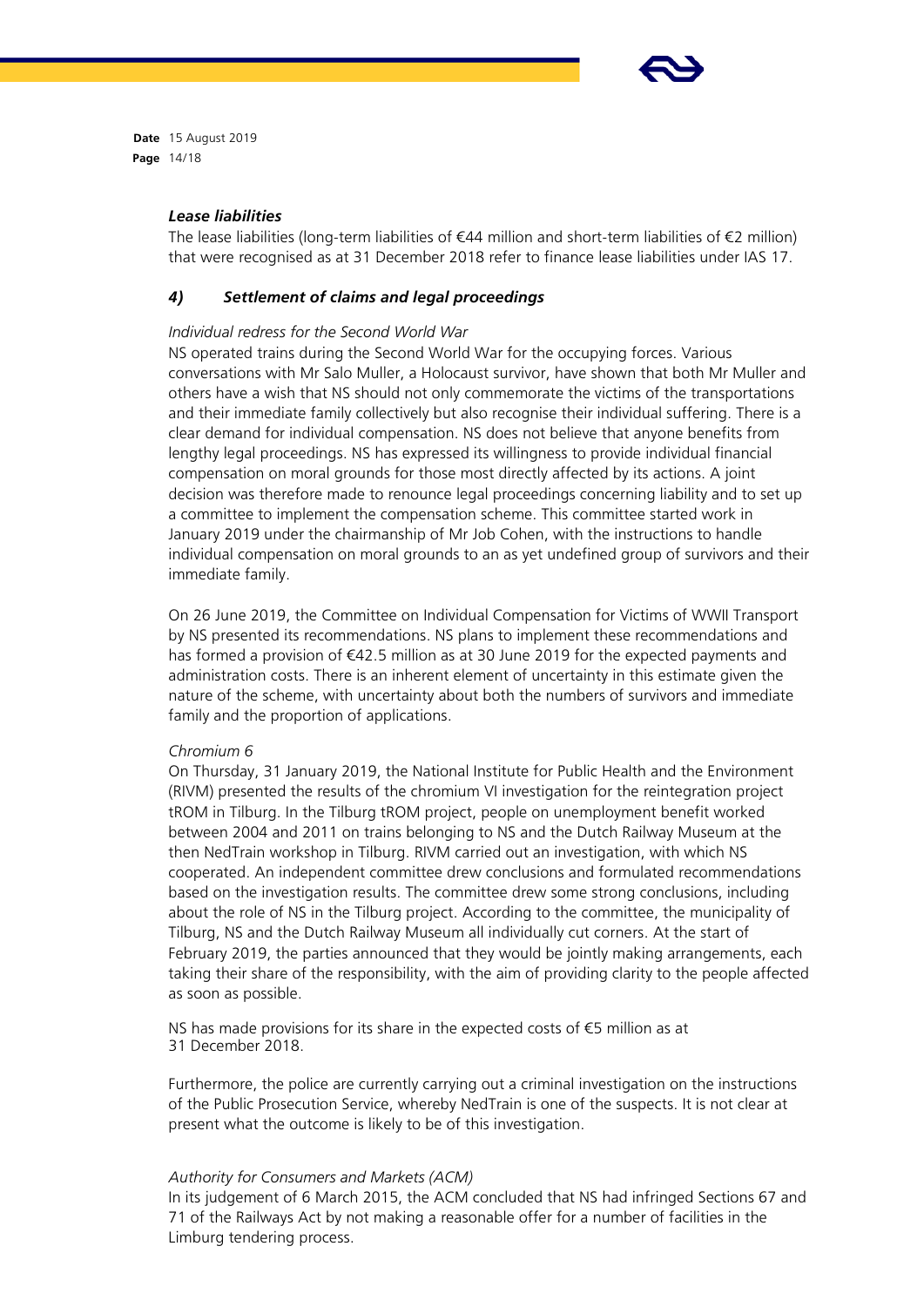

**Date** 15 August 2019 **Page** 15/18

> On 22 May 2017, the ACM ruled that NS had acted in violation of Section 24 of the Competitive Trading Act and Section 102 of the Treaty on the Functioning of the European Union. The ACM therefore imposed a penalty of €40.95 million on NS. Based on a framework of norms that the ACM itself devised, the ACM concluded that NS's offer did not satisfy the 'internal rate of return' requirement. This approach taken by the ACM is new and has farreaching consequences for the rail sector and future tenders and investments by NS. In view of this, NS lodged an objection to the decision. NS disputes the conclusion that it made a lossmaking offer for the public transport tender in Limburg. The bid also satisfied the 'internal rate of return' requirement. NS therefore disagrees with the ACM's ruling and the supporting arguments for the decision. NS submitted a notice of objection, asking the ACM to reconsider its decision. On 29 March 2018, the ACM dismissed NS's objections. NS lodged an appeal against the ruling on the objection. The penalty was paid in 2017 and charged to the income statement in 2017.

> On 27 June 2019, the district court of Rotterdam overturned the ruling by the ACM. The penalty no longer applies; it was refunded to NS in July 2019 and this is recognised in the income statement as at 30 June 2019. The ACM has lodged an appeal and asked for a timeframe for adding to its arguments.

# *Public Prosecution Service*

The Public Prosecution Service (specifically, the Office for Financial, Economic and Environmental Offences in 's-Hertogenbosch) started an investigation in 2015 into possible criminal acts in connection with the tendering process for public transport in Limburg. The investigation focused on the actions and circumstances surrounding an alleged arrangement regarding the disclosure of business secrets. The suspected parties include the companies NS Groep NV, Qbuzz BV, Abellio Transport Holding BV and Abellio Nederland BV. In February 2016, NS Groep NV received the final report of the criminal investigation. The Public Prosecution Service then issued NS Groep NV with a summons. The substantive proceedings took place in the second half of 2017. On 21 December 2017, the district court of Oost-Brabant acquitted NS of two of the offences with which NS was charged and ruled that the Public Prosecution Service was not allowed to prosecute in the case of a third offence with which NS was charged.

The Public Prosecution Service has appealed against the ruling of 21 December 2017. At present, no reliable indication can be given of the outcome of this appeal and the financial consequences (the size of any penalty, out-of-court settlement etc.). As a result, no provision has been included for this.

# *5) Off-balance-sheet liabilities*

# *Investment commitments*

At the end of June 2019, the Group had outstanding investment commitments of €1,390 million (31 December 2018: €1,377 million), primarily for purchasing rolling stock and investments in station surroundings.

# *Energy commitments in the Netherlands*

In 2014, the Group signed a ten-year contract (2015-2024) with Eneco for the supply of 'green' traction electricity for the rolling-stock fleet in the Netherlands. As at 30 June 2019, the purchasing commitments were €218 million (31 December 2018: €218 million).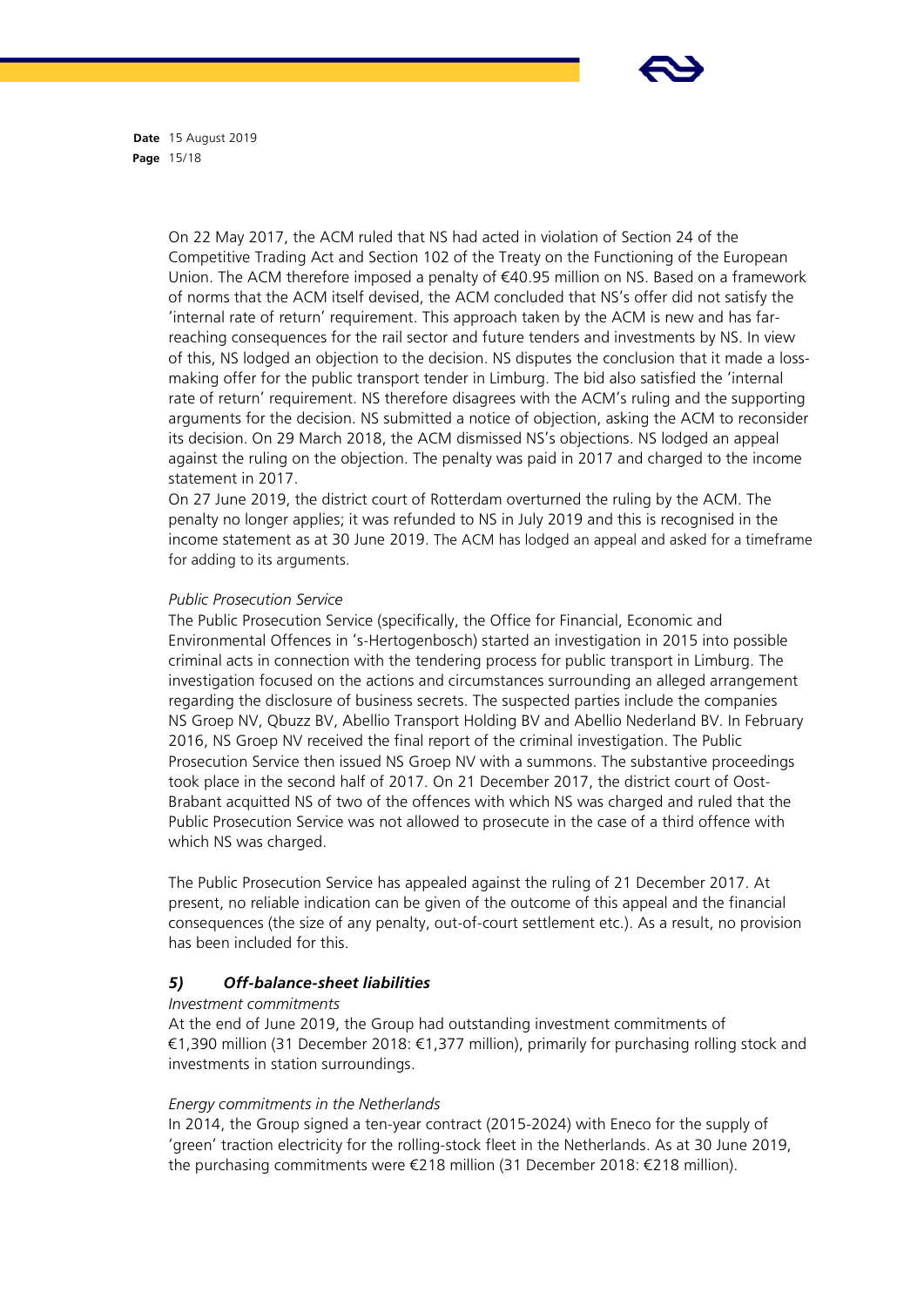

**Date** 15 August 2019 **Page** 16/18

# **Explanatory notes to the consolidated income statement**

### *6) Revenue/changes in profits*

The following table gives a breakdown of the revenue by transport category and geographical area:

| (in millions euros)                                      | first six months |       |  |
|----------------------------------------------------------|------------------|-------|--|
|                                                          | 2019             | 2018  |  |
| Train related transport in the Neterlands                | 1,308            | 1.234 |  |
| Station developement and explaitation in the Netherlands | 274              | 289   |  |
| Train related transport in the United Kingdom            | 1.211            | 1,072 |  |
| Bus related transport in the United Kingdom              | 111              | 108   |  |
| Train related transport in Germany                       | 252              | 168   |  |
|                                                          | 3,156            | 2,871 |  |

Revenue for the NS Group rose by €285 million from €2,871 million in the first half of 2018 to €3,156 million in the first half of 2019.

The increase in the Netherlands is largely the result of growth in passenger-kilometres and the fare increase. Growth in the United Kingdom is mainly due to the organic growth of the current British franchises, in particular the ScotRail and East Anglia franchises. The Group continues to closely monitor Brexit and any impact it may have on the British railway market. The growth in Germany is primarily the result of the start of the DISA and RXX franchises on 8 December 2018.

In addition to the increased revenue from transport, the result for the first six months of 2019 was heavily affected by a number of exceptional items, specifically the provision for individual compensation relating to the Second World War ( $\epsilon$  -42.5 million), the Fyra remarketing fee (€21 million) and the refund of the ACM penalty (€41 million). As the ACM penalty and Fyra remarketing fee are not subject to tax, the effective tax rate for the first six months of 2019 is substantially less than the nominal rate.

# *7) Corporate income tax*

| (in millions euros)                                                                    | first six months |         |
|----------------------------------------------------------------------------------------|------------------|---------|
|                                                                                        | 2019             | $2018*$ |
| Result for income tax<br>Taxes on profit according to the Dutch tax rate for corporate | 95               | 27      |
| income tax (25% in 2019 and 2018)                                                      | -24              | -7      |
| Permanent differences                                                                  | 21               | 0       |
| Effect of the tax rate of foreign jurisdictions                                        | 2                | $-2$    |
| Miscellaneous corrections                                                              |                  | 3       |
|                                                                                        |                  | -6      |

*\* Adjusted to take account of the change in the policy for the rail pension plans in the United Kingdom, as explained in the accounting policies.*

# *8) Seasonal effects*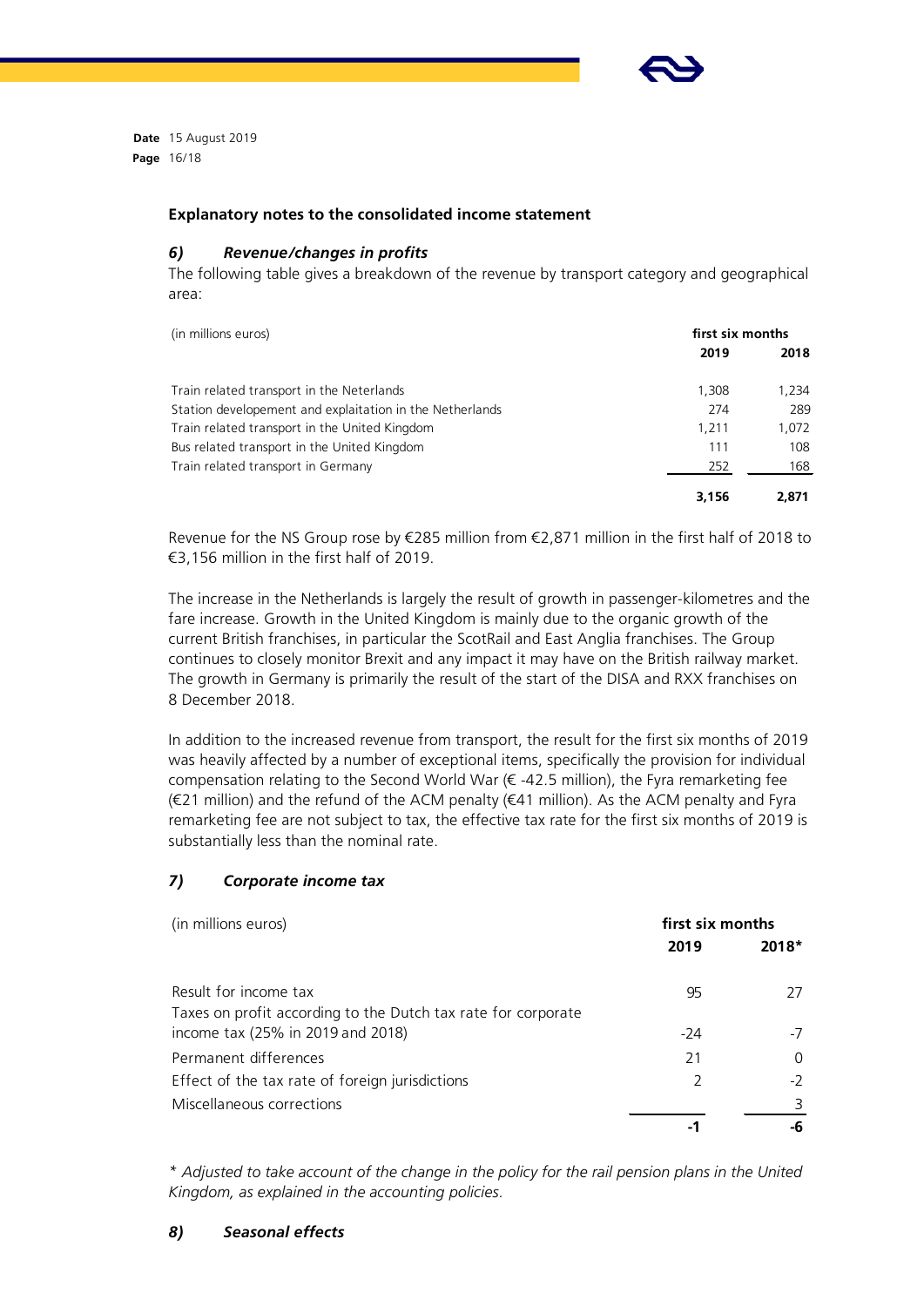

**Date** 15 August 2019 **Page** 17/18

> The operating result is concentrated in the second half of the half year period because of the higher revenues from rail transport at this time of year.

# *9) Staff*

The average number of employees expressed in FTEs rose from 33,327 in 2018 to 33,501 in the first six months of 2019. The number as at 31 December 2018 was 33,571.

# *10) Related parties*

Transactions with related parties are conducted on an arm's-length basis.

All issued shares are held by the State of the Netherlands. One significant transaction with an enterprise that has a relationship with the State (DUO, the Dutch Education Executive Agency) is the revenue received for student railcards (€230 million in the first six months of 2019, €226 million in the first six months of 2018).

The following transactions took place with ProRail BV, an enterprise with links to the State of the Netherlands:

The access charge for the Dutch rail infrastructure was  $\epsilon$ 167 million in the first half of 2019 (€157 million in the first half of 2018).

There were no further significant transactions with related parties.

# **Other information**

# *Events after the balance-sheet date*

No events that require clarification took place after the balance-sheet date between 30 June 2019 and publication of this half year report.

Utrecht, 15 August 2019

Executive Board

R.H.L.M. van Boxtel, CEO H.L.L. Groenewegen, Finance Director W.E.F. Rintel, Director of Operations T.B. Smit, Director of Commerce & Development